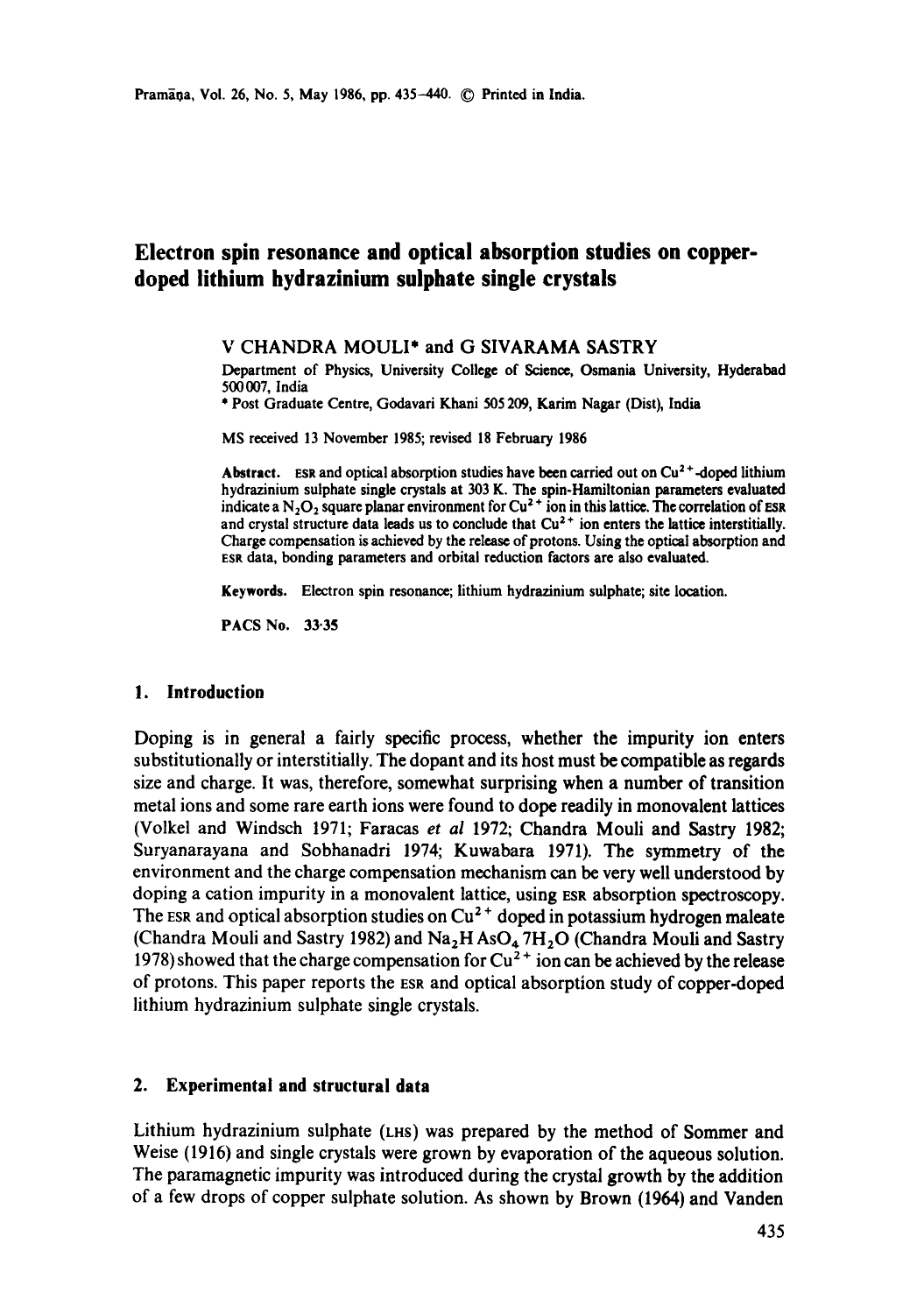Hende and Boutin (1964), LHS crystallizes in the orthorhombic space group  $P$  bn2, with  $a = 8.99 \text{ Å}; b = 9.94 \text{ Å}; c = 5.18 \text{ Å}$  and the number of molecules per unit cell is 4. The crystals are found to be elongated along the C-axis with the prominent  $(100)$ ,  $(110)$  and (101) faces. The crystallographic axes are identified by x-ray analysis.

The crystal structure (figure 1) consists of lithium and sulphur atoms both surrounded by tetrahedra of oxygens. The tetrahedra share apices to form a threedimensional framework containing channels running parallel to C-axis. The hydrazinium ions lie in these channels with their N-N bond perpendicular to C-axis.

ESR spectra of  $Cu^{2+}$  in LHS were recorded on an X-band ESR spectrometer which was assembled in this laboratory employing 100 kHz magnetic modulation. DPPH is used as the g-marker. The spectra are recorded in the three crystallographic planes i.e., *ab, ac*  and *bc* at 10° intervals. The optical absorption spectra are obtained using a Cary-17 spectrophotometer.

## **3. Results and discussion**

Figure 2 shows the ESR spectra of single crystals of  $Cu^{2+}$  in LHS at 303 K along C-axis in *bc* plane. The ESR spectra recorded in a general direction consists of sixteen lines while in all the crystallographic planes (viz *ab, ac* and *bc)* they consist of resolved eight lines (excluding the lines due to the ligand hyperfine structure), which can be divided into two quartets, one being more prominent. The ESR spectra recorded along all the crystallographic axes consists of a well-resolved single set of four lines due to  $^{63}Cu$  $(S = 1/2; I = 3/2)$ . With this information, all the four groups are assigned to  $Cu^{2+}$ centres trapped at four physically distinct but crystallographically related pairs. Each line of the above quartet (figure 2) has a quintet structure with an intensity distribution in the ratio  $1:2:3:2:1$ ; clearly showing that the quintet is due to the interaction of the unpaired Cu<sup>2+</sup> ion and the two equivalent <sup>14</sup>N(I = 1) nuclei. The experimental angular variation of  $q^2$  and  $q^2A^2$  values has been fitted by the equations

$$
g_x^2(\theta) = (g^2)_{yy} \cos^2 \theta + 2(g)_{yz}^2 \sin \theta \cos \theta + (g)_{zz}^2 \sin^2 \theta,
$$
 (1a)



Figure 1. Projection of crystal structure of LHS in *ab* plane.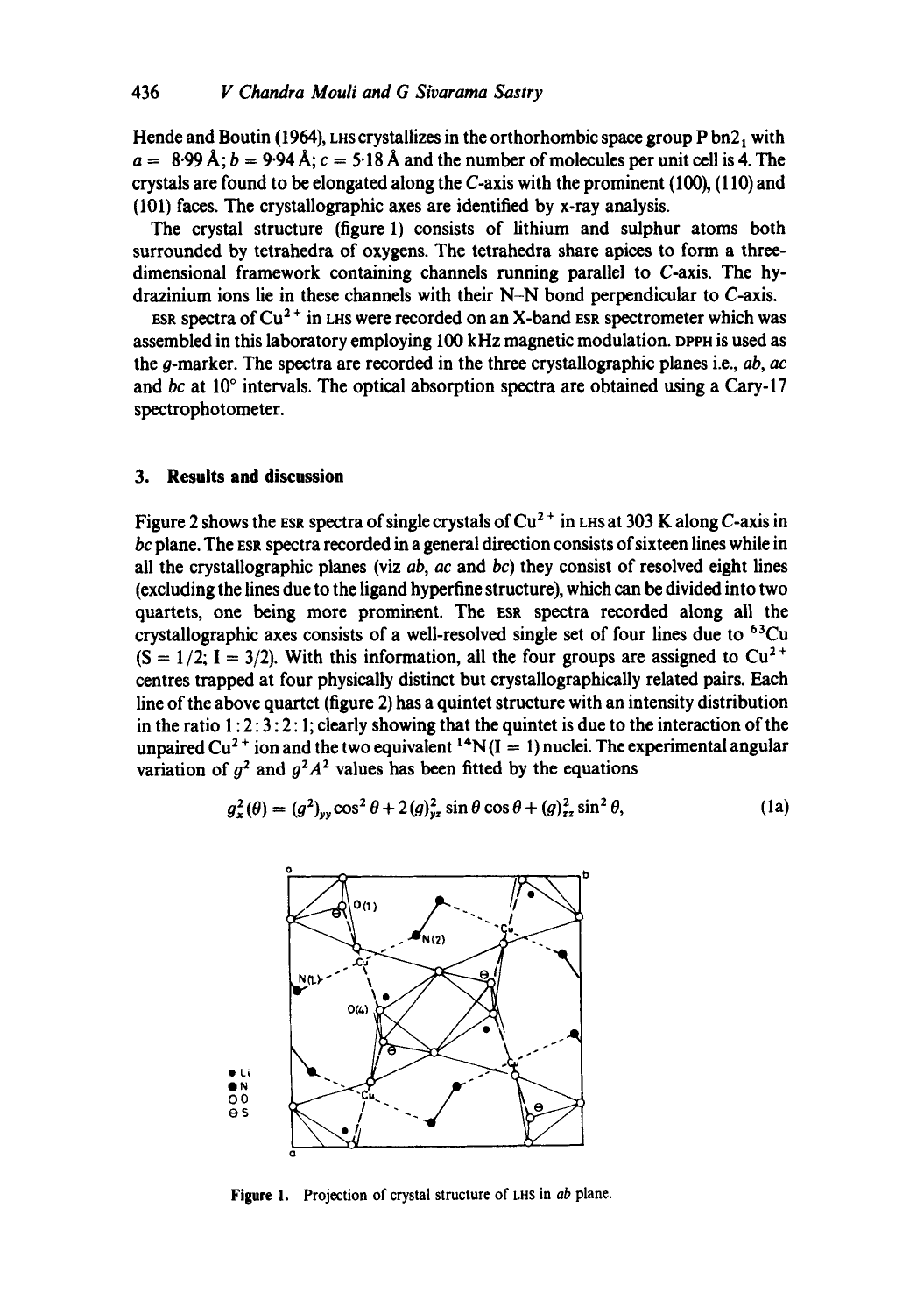

Figure 2. ESR spectra of  $Cu^{2+}$  in LHS along C-axis at 303 K.

and

$$
g_x^2 A_x^2(\theta) = (gA^2 g)_{yy} \cos^2 \theta + 2(gA^2 g)_{yz} \sin \theta \cos \theta
$$
  
+ 
$$
(gA^2 g)_{zz} \sin^2 \theta.
$$
 (1b)

The spin Hamiltonian parameters are evaluated using the Schonland (1959) procedure for only one site. Due to the presence of ligand hyperfine structure, the less prominent site could not be followed.

The angular dependence of the super-hyperfine constant  $A<sup>N</sup>$  for rotation of the crystal in *ab* and *bc* planes was investigated. A fairly large anisotropy was observed in the bc-plane, and the maximum value of  $A^N$  found to be 11.9 G.

Table 1 shows the spin Hamiltonian parameters for the  $Cu<sup>2+</sup>$  in LHS along with those of  $Cu<sup>2+</sup>$  dimethyl alanine (Fujimoto and Janecka 1971) and triglycine sulphate (Stankowski and Wieckowski 1974). The latter two copper-doped complexes are in  $N<sub>2</sub>O<sub>2</sub>$  quadrangular site consisting of two nitrogens and two oxygens in transposition around the cupric ion. The good agreement found in the spin Hamiltonian parameters clearly indicates a similar  $N_2O_2$  environment for Cu<sup>2+</sup> ion in Cu<sup>2+</sup> in LHS. Further the quintet structure with intensity ratio  $1: 2: 3: 2: 1$  observed for most of the directions is a clear evidence of the presence of two equivalent nitrogens in trans-position.

The crystal structure of LHS (figure 1) indicates that the only possible substitutional position for  $Cu^{2+}$  is the monovalent lithium site surrounded by oxygen tetrahedron. But the spin Hamiltonion parameters (table 1) and the observed <sup>14</sup>N ligand hyperfine structure completely rule out such a substitutional possibility for  $Cu^{2+}$  ion in this lattice.

Alternatively  $Cu^{2+}$  can enter the lattice interstitially. The crystal structure (figure 1) reveals that as many as sixteen oxygens and eight nitrogens per unit cell are available for coordination with the  $Cu^{2+}$  ion for interstitial occupation. The correlation of angular variation of ESR spectra of LHS: Cu and the crystal structure suggest that  $Cu^{2+}$  can enter the lattice interstitially as shown in figure 1. In the first interstitial site  $Cu<sup>2+</sup>$  coordinates with the ligands  $N(1)$  and  $N(2)$  of two hydrazinium groups and  $O(1)$  and  $O(4)$ belonging to sulphur and lithium oxygen tetrahedra groups respectively. A close observation of the direction cosines of the components of the principal magnetic tensor (table 1) shows that the tetragonal  $g_z$  axis is almost parallel to the C-axis. Since the tetragonal axis normally lies along the Cu<sup>2+</sup>-vacancy direction, the N<sub>2</sub>O<sub>2</sub> plane around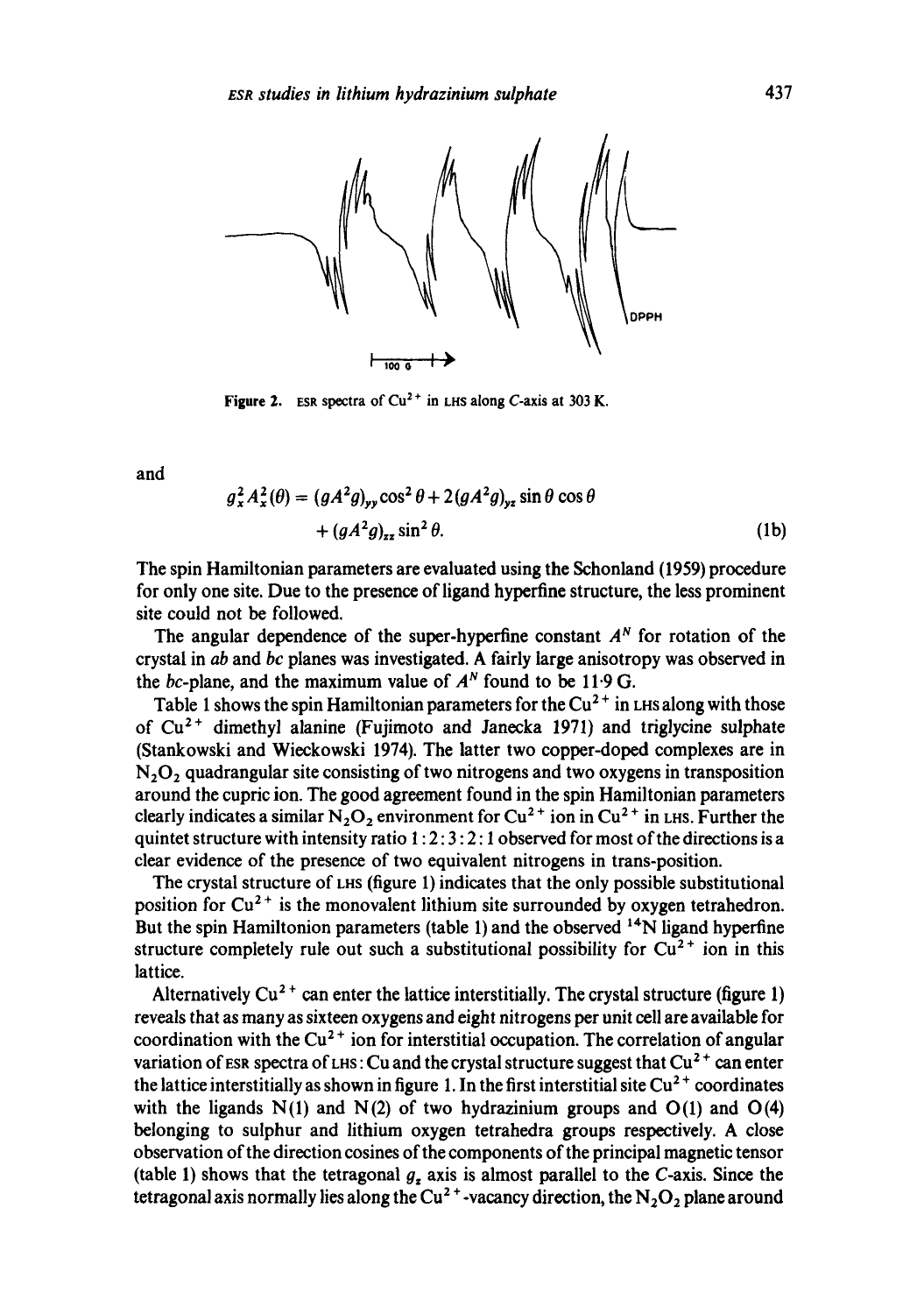| Lattice                | ø                       | $\overline{A(G)}$     | $A^N(G)$          | Cu-ligand<br>bond | a                      | Direction cosines*<br>$\ddot{a}$         | $\ddot{\phantom{0}}$                   |
|------------------------|-------------------------|-----------------------|-------------------|-------------------|------------------------|------------------------------------------|----------------------------------------|
| LHS: Cu                | 2.042<br>±0.002         | $22 + 2$              | 7.5               | $Cu-O(4)$         | 0-9283<br>(0-9499)     |                                          |                                        |
|                        | 20502<br>0602           | $28 + 2$              | 7.5               | $Cu-N(2)$         | $-0.3987$<br>$-0.3614$ | 03925<br>(0-2978)<br>(0-9218)<br>(0-0175 | 0-0832<br>0-1078)<br>0-00038<br>0-0965 |
|                        | 2:246<br>±0:002         | $157 + 2$             | $\frac{1}{2}$     |                   | 0-0872                 |                                          |                                        |
| Dimethyl<br>alanine    | 2.554                   | S.<br>$\frac{18}{2}$  | <b>7.52</b><br>24 |                   |                        |                                          |                                        |
| Triglycine<br>sulphate | 2.054<br>2.054<br>2.261 | $5.2$<br>30.8<br>69.4 | 7.5<br>$\ddot{1}$ |                   |                        |                                          |                                        |

| $\frac{1}{2}$             |
|---------------------------|
|                           |
|                           |
| $\ddot{\phantom{0}}$<br>: |
|                           |
|                           |
| ı                         |
|                           |
|                           |
| ֠                         |
|                           |
|                           |

**Table 1.** Spin Hamiltonian parameters for  $Cu<sup>2+</sup>$  at  $N<sub>2</sub>O<sub>2</sub>$  quadrangular site

Table 1. Spin Hamiltonian parameters for  $Cu^{2+}$  at  $N_2O_2$  quadrangular site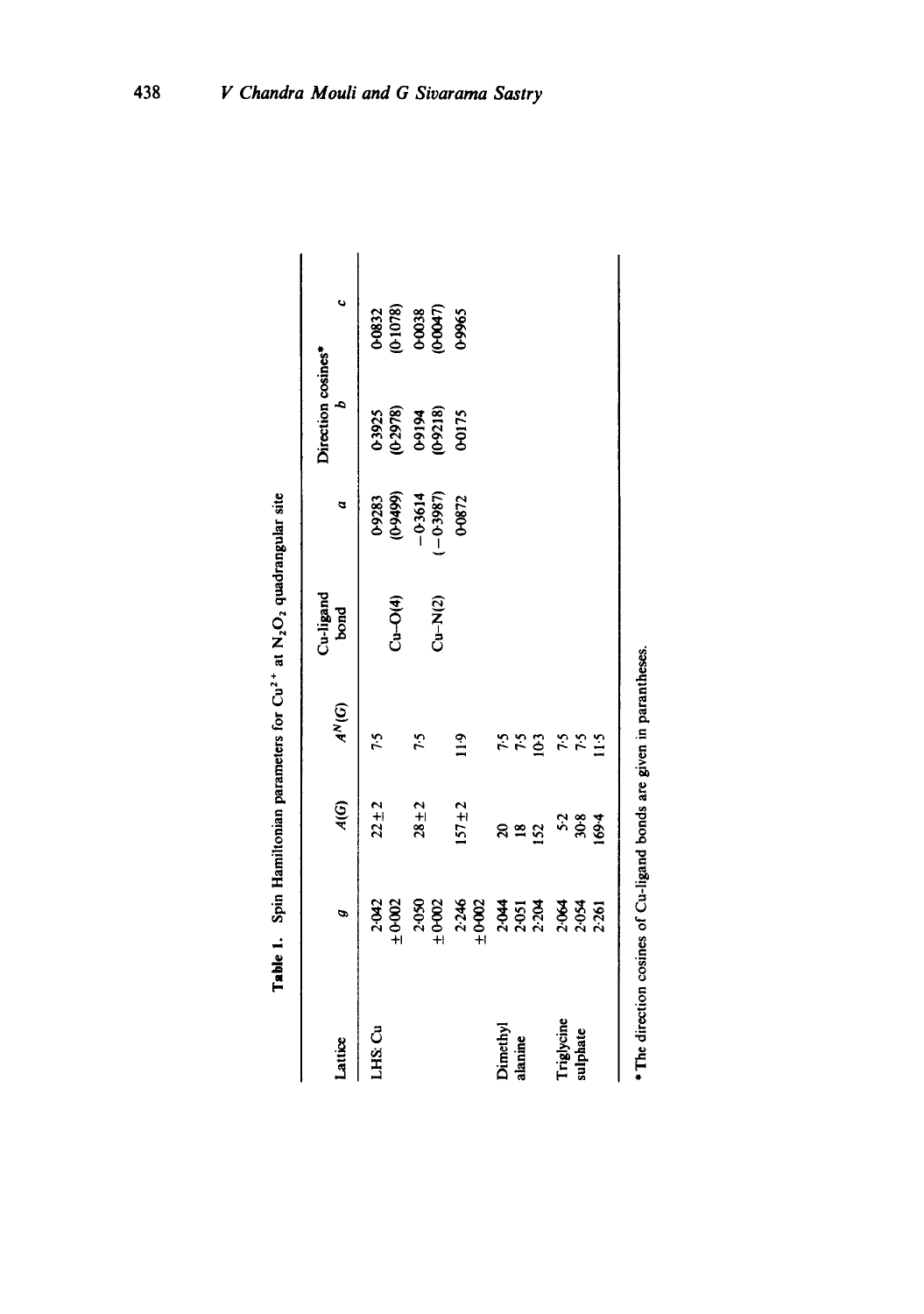the  $Cu<sup>2+</sup>$  ion must be almost perpendicular to C-axis or nearly parallel to *ab* plane. The plane formed by N(1), O(1), N(2) and 0(4) is almost parallel to *ab* plane and the two nitrogens are in transposition as required by the ESR data further support the proposed interstitial site for  $Cu^{2+}$  in LHS for site I.

In table 1 the directional cosines of the principal  $q$ -tensors (site I) are compared with the Cu-O(4) and Cu-N(2) bond directions and a reasonably good agreement is found clearly indicating that  $Cu^{2+}$  enters the lattice interstitially into the N<sub>2</sub>O<sub>2</sub> square planar site. An attempt has also been made to locate other  $Cu^{2+}$  sites, with the help of both ESR and crystal structure data and these are shown in figure 1.

The optical absorption spectrum of  $Cu^{2+}$  in LHs consists of two bands centred at 15400 cm<sup> $-1$ </sup> and 26000 cm<sup> $-1$ </sup> respectively. The spin Hamiltonian parameters indicate that the ground state in the present case is predominantly  $X^2 - Y^2$ . The band at 15400 cm<sup>-1</sup> is assigned as  $|X^2 - Y^2\rangle \leftrightarrow |XY\rangle$  transition and 26000 cm<sup>-1</sup> band to  $|X^2 - Y^2\rangle \leftrightarrow |XY, XZ\rangle$  transition.

The molecular orbital parameters are evaluated using the equation due to Maki and McGarvey (1958) and Kivelson and Neiman (1961). The equations are solved taking  $P=360\times10^{-4}$  cm<sup>-1</sup> and  $\lambda=-828$  cm<sup>-1</sup> with  $E(||)= 15400$  cm<sup>-1</sup> and  $E(\perp)$  $= 26000$  cm<sup>-1</sup>. The molecular orbital parameters thus obtained were found to be  $\alpha^2 = 0.74$ ;  $\beta_1^2 = 0.81$ ;  $\beta^2 = 0.81$ . The orbital reduction factors calculated were found to be  $K_{\rm B} = 0.75$  and  $K_{\rm I} = 0.82$ .

The value of  $\alpha^2 = 0.74$  indicates large covalency in Cu-N bonds in the in-plane  $\sigma$ bonding supported by the observation of superhyperfine structure due to <sup>14</sup>N. When a divalent ion enters the lattice in an interstitial position, two positive charges must be set free to preserve charge neutrality (Lau and Lin 1973). In this lattice two types of positive charges are available, namely protons of hydrazinium groups and lithium ion. As the tetragonal axis  $(g_z)$  passing through the Cu-vacancy direction is along the C-axis, the positive charges along this line are expected to be released. According to the crystal structure of LHS, the hydrazinium ions lie in channels parallel to C-axis and the  $NH<sub>2</sub>$ groups of hydrazinium ion are linked into infinite chains by hydrogen bonding, thus making a number of protons available for charge neutrality. Hence it can be concluded that the charge neutrality is achieved by the release of two protons lying along the  $g_z$ direction.

# **Acknowledgement**

The authors are thankful to Prof. T Seshagiri Rao, for his interest and encouragement. One of the authors (VCM) is grateful to *uGc,* New Delhi for financial assistance.

### **References**

Brown I D 1964 *Acta Crystalloor.* 17 654 Chandra Mouli V and Sastry G S 1978 *Phys. Status Solidi 1580* K127 Chandra Moufi V and Sastry G S 1982 *J. Mol. Struct.* 82 251 Fafor.as S 1, Darabant A and Nicuio A 1972 *Phys. Status Solidi* BS0 755 Fujimoto M and Janecka J 1971 *J. Chem. Phys.* 55 1152 Kivelson D and Neiman R 1961 *J. Chem. Phys.* 35 149 Kuwabara G 1971 *J. Phys. Soc. (Jpn)* 31 1074